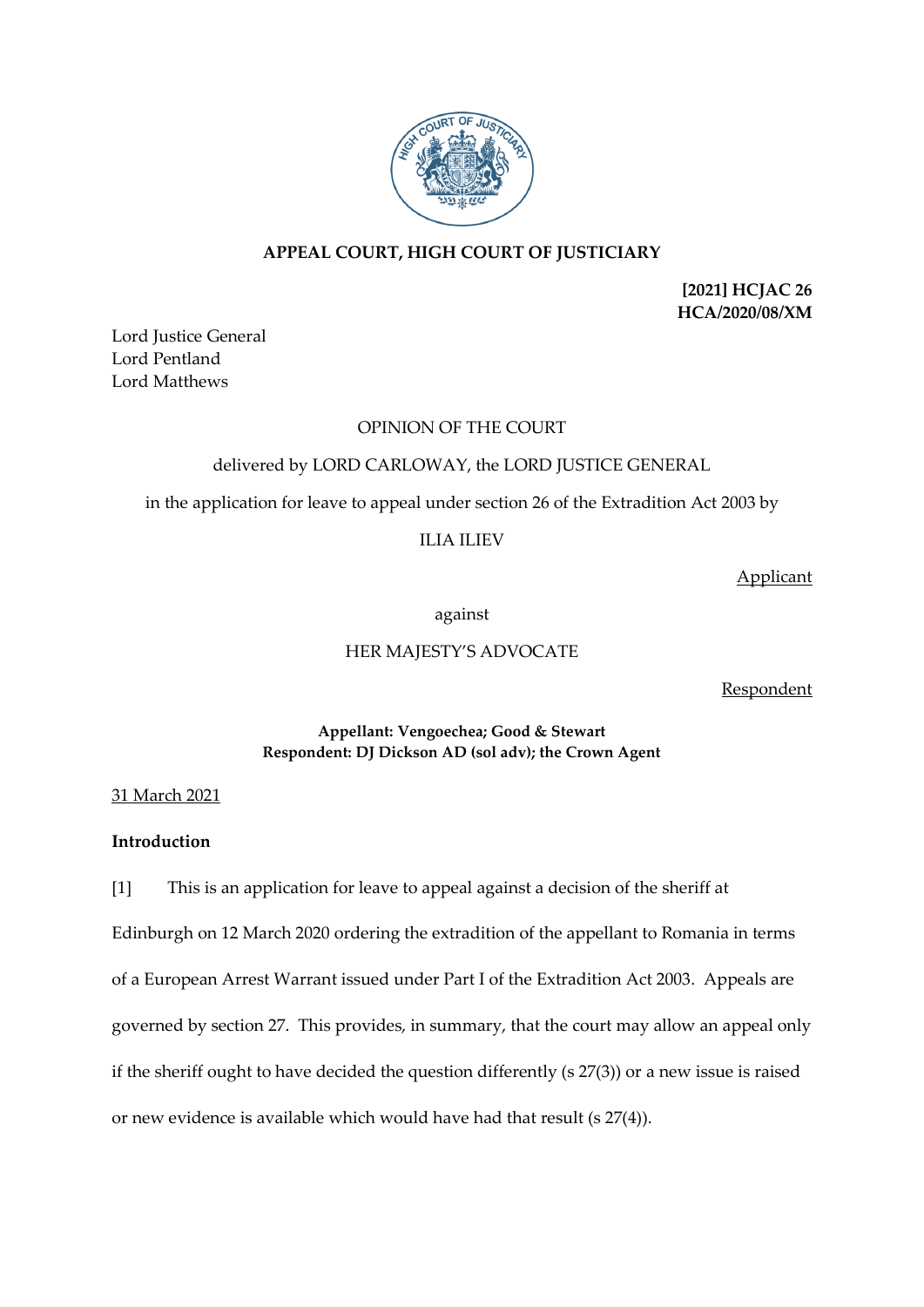### **Background**

[2] The appellant is a Bulgarian national. On 5 November 2015 he was convicted in absentia by the Law Court of Arad, Romania of driving without a licence on 29 April 2015. He was sentenced to one year's imprisonment. An EAW was issued on 5 January 2016.

[3] On 28 December 2016 the appellant travelled to Sweden and was detained on arrival at the port of Nyköping. On 26 January 2017 the Nyköping District Court (Tingsrätt) refused to order his (Ilia Ilies Krasimirov's) extradition. The public prosecutor had informed the court that there was a risk that the appellant would be subjected to treatment which would contravene Article 3 of the European Convention in the event of his extradition to serve a custodial penalty. Romania had been given the opportunity to provide assurances that the appellant would not be subject to such treatment. They had only been able to guarantee that, for some of the custodial term, he would have a cell space of 2m<sup>2</sup> instead of the minimum 3m<sup>2</sup> in multi-occupation cells which the European Court of Human Rights has deemed to be required (C-128/18 *Proceedings concerning Dorobantu* [2020] 1 WLR 2485 at para 72).

[4] The appellant returned to Bulgaria for a time. On 9 May 2019 he travelled to the United Kingdom to join his wife, who is also a Bulgarian national. The EAW was still extant. He was arrested on arrival at Edinburgh Airport and appeared at Edinburgh Sheriff Court the following day.

## **The sheriff's decision**

[5] A hearing had been set down for May 2019, but the appellant failed to appear at the preliminary hearing and an arrest warrant was issued. He appeared on 3 June and was granted bail. There were multiple adjournments based upon a submission that the issue of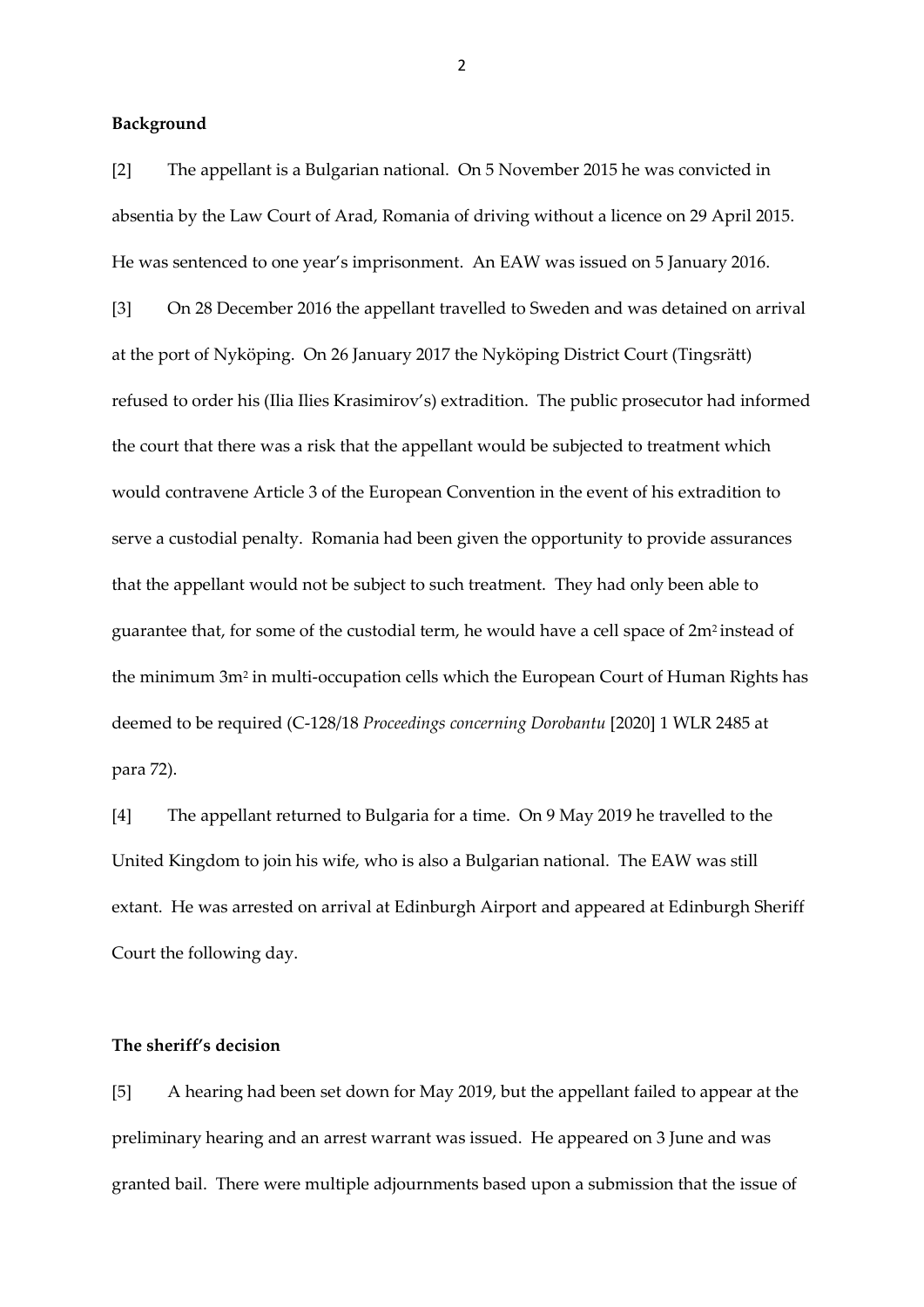Romanian prison conditions insofar as relating to Article 3 of the Convention was going to be resolved in a test case on appeal before this court. The issue was ultimately not raised in that case (*DV* v *Romania* 2020 SCCR 355).

[6] A hearing eventually took place on 12 March 2020. Meantime, the appellant had, on 11 September 2019, lodged a written case and argument. The only point raised in opposition to the extradition was based on Article 3 and, as with the Swedish process, concerned Romanian prison conditions. Reference was made to certain cases and to the Council of Europe's 2019 report on Romanian prison conditions (*Report to the Romanian Government on the visit to Romania carried out by the European Committee for the Prevention of Torture and Inhuman or Degrading Treatment or Punishment (CPT) from 7 to 19 February 2018 (CPT/Inf (2019) 7)*.

[7] On the day of the hearing, the appellant's agent made several motions to adjourn once again: first, on the basis that he required to explore the circumstances of, *inter alia*, the previous extradition attempt in Sweden and one said to have taken place in the Czech Republic; secondly, in order to seek legal aid sanction to instruct counsel; thirdly, to raise any further bars to extradition that might emerge following the instruction of counsel; and, fourthly, because the appellant had been refused legal aid to fund an independent report into Romanian prison conditions. The motions were refused on the basis that they came too late. The appellant's agents had had a copy of the Swedish decision for some eight months. [8] The Sheriff found that the offence was an extradition offence (2003 Act, s 10). It was accepted by the appellant that there were no bars to extradition (s 11). These could have included a contention that it would be unjust or oppressive to extradite the appellant by reason of the passage of time since the commission of the offence. The sheriff proceeded to consider whether extradition would be Convention compliant (s 21(1)). The appellant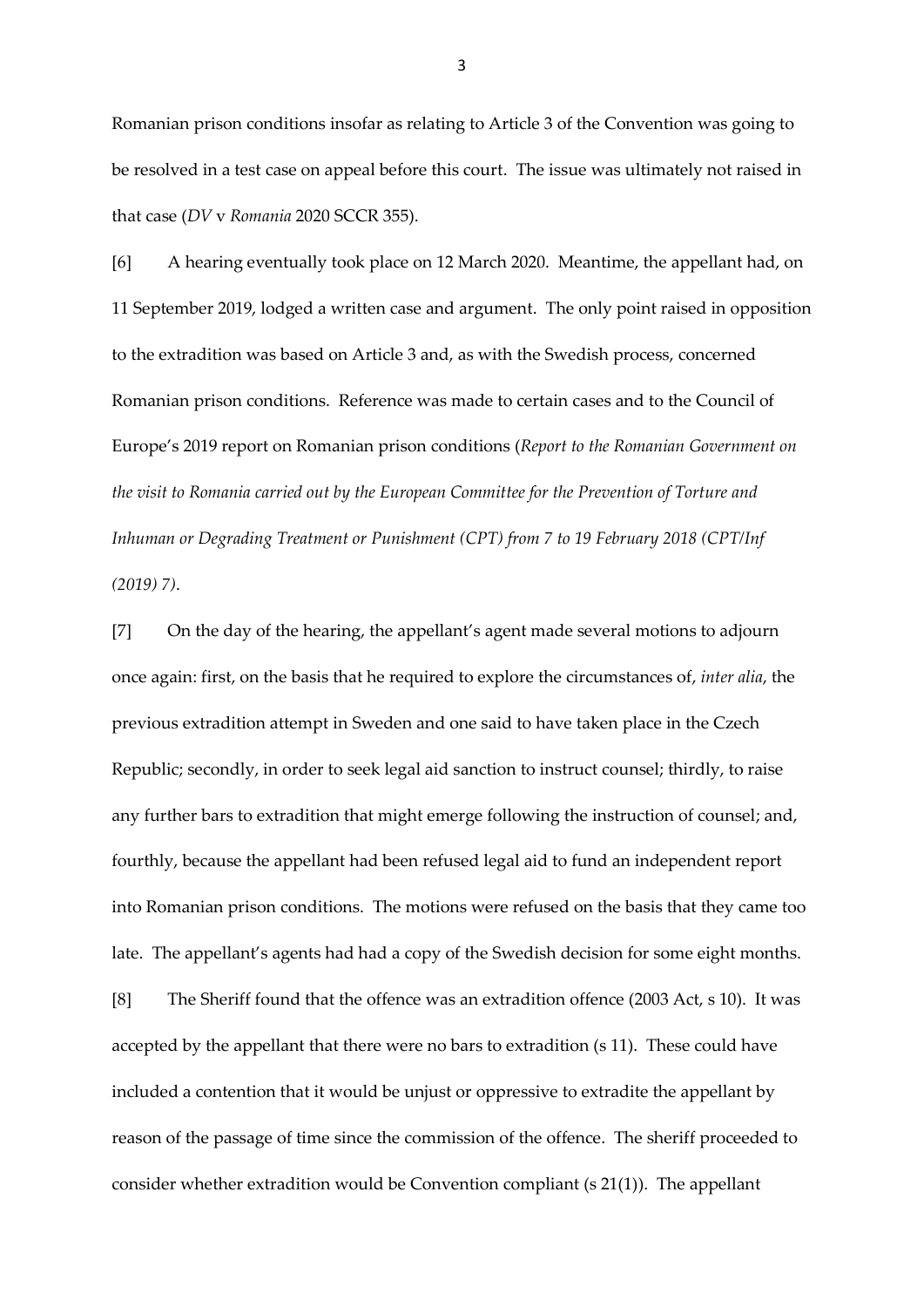testified that he was aged 44 and lived in St Andrew's with his wife. They had a daughter, but she lived in Bulgaria. The appellant worked in a restaurant and his wife worked in a laundry.

[9] The respondent produced two letters. The first, dated 12 August 2019, was from a judge of the Law Court of Arad. It provided details of the offence and the procedure which had followed. It referred to making enquiries of Bulgaria about the appellant's whereabouts and being told that he was serving a sentence of 42 months in the Czech Republic; Bulgaria having refused to accommodate him for the purposes of serving a sentence which had been imposed in Prague. The appellant denied ever having been in the Czech Republic. The letter from Arad made reference to the Swedish proceedings.

[10] The second letter was from a Prison Chief Superintendent, to the Romanian Ministry of Justice, dated 13 August 2019. It stated that the appellant would initially be quarantined for 21 days at Bucharest Rahova Prison. He would have a cell with a minimum space of 3m<sup>2</sup> . He would then be moved to a permanent location. In light of the length of his sentence, this would probably be to an open security facility at Gãesti Prison. Gãesti is a small town in southern Romania. The nature of the cells, and other facilities, was described in some detail and an assurance was given that the minimum of a 3m<sup>2</sup> space would be met. The appellant would have access to Bulgarian consular facilities.

[11] The sheriff had difficulty in understanding whether the appellant's agent was continuing to rely on the Article 3 point. The agent accepted that he had no evidence to support his contention that the appellant's imprisonment in Romania would not be Article 3 compliant. The sheriff was satisfied that he could rely upon the assurances given by the Romanian authorities. There was no evidence to the contrary. The appellant's agent had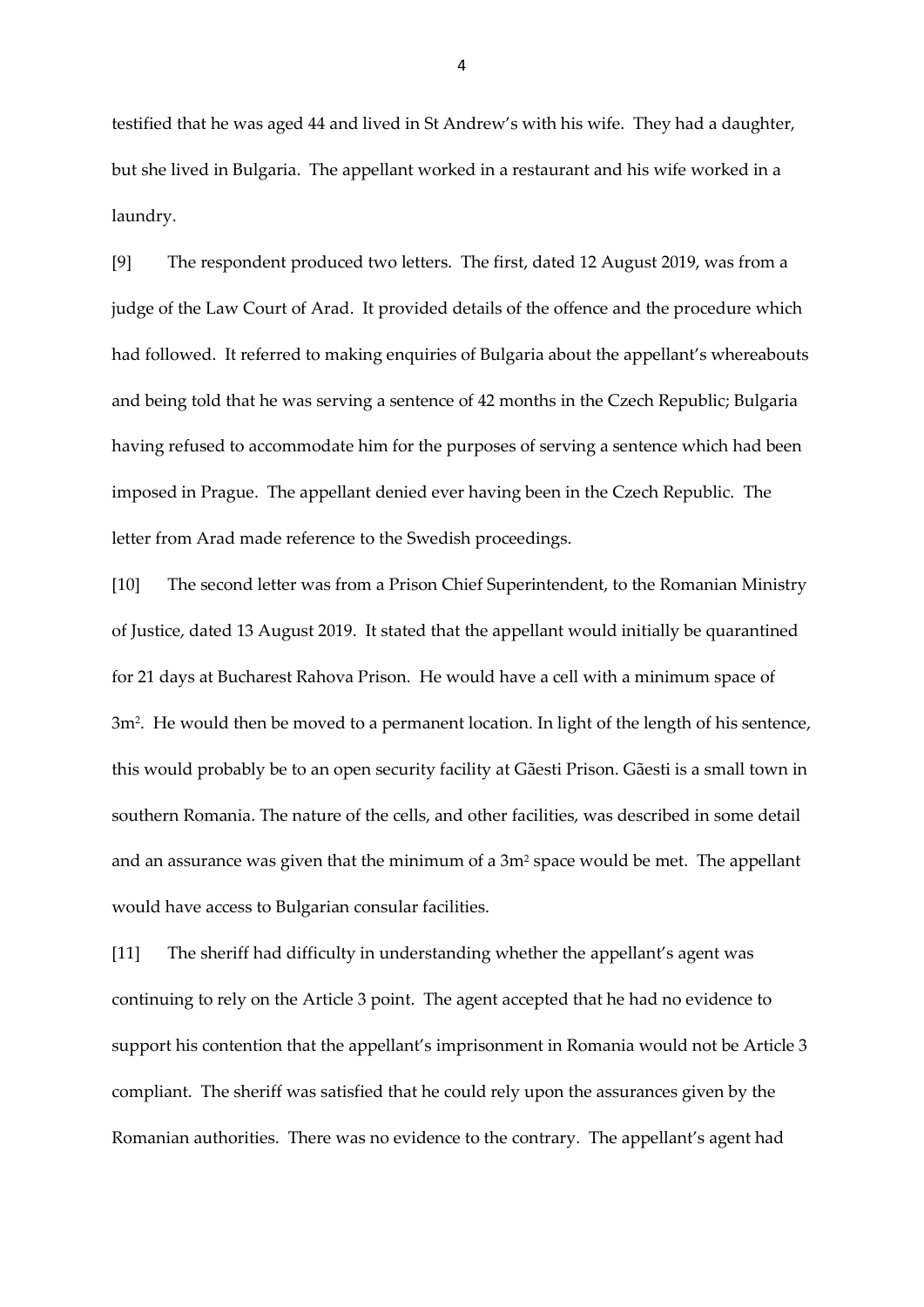raised Article 8 in his submissions on the basis that the extradition proceedings were an "abuse of process" and precluded by the principle of *res judicata*.

[12] The sheriff found that *res judicata* did not apply to extradition. Under reference to *Cel-Mare* v *Romania* [2019] EWHC 1076 (Admin), which also involved a conviction of driving without a licence, he carried out a balancing exercise and concluded that the factors in favour of extradition outweighed those against it. Weight had to be attached to the strong public interest in ensuring that extradition arrangements were honoured and that those convicted should not escape punishment. The case involved a recent offence which had resulted in the appellant's conviction. He was a fugitive from justice. Since his arrest in Sweden, he had known that the case was being actively pursued by Romania. He had a wife, but no child, in Scotland. The case could not be described as an abuse of process. It was of little moment that the offence of which the appellant was convicted was treated more seriously in Romania than it would have been in Scotland.

#### **Submissions**

#### *Appellant*

[13] The ground in the application for leave to appeal is that extradition would be in breach of Articles 3 and 8. The ground gives a brief narrative of the appellant's domestic circumstances and the procedure in Sweden. Whether the appellant should be extradited was *res judicata*. The further request to extradite was an "abusive process". There is no mention of Romanian prison conditions

[14] In the appellant's written submission, it was said that the Article 8 challenge was no longer insisted upon.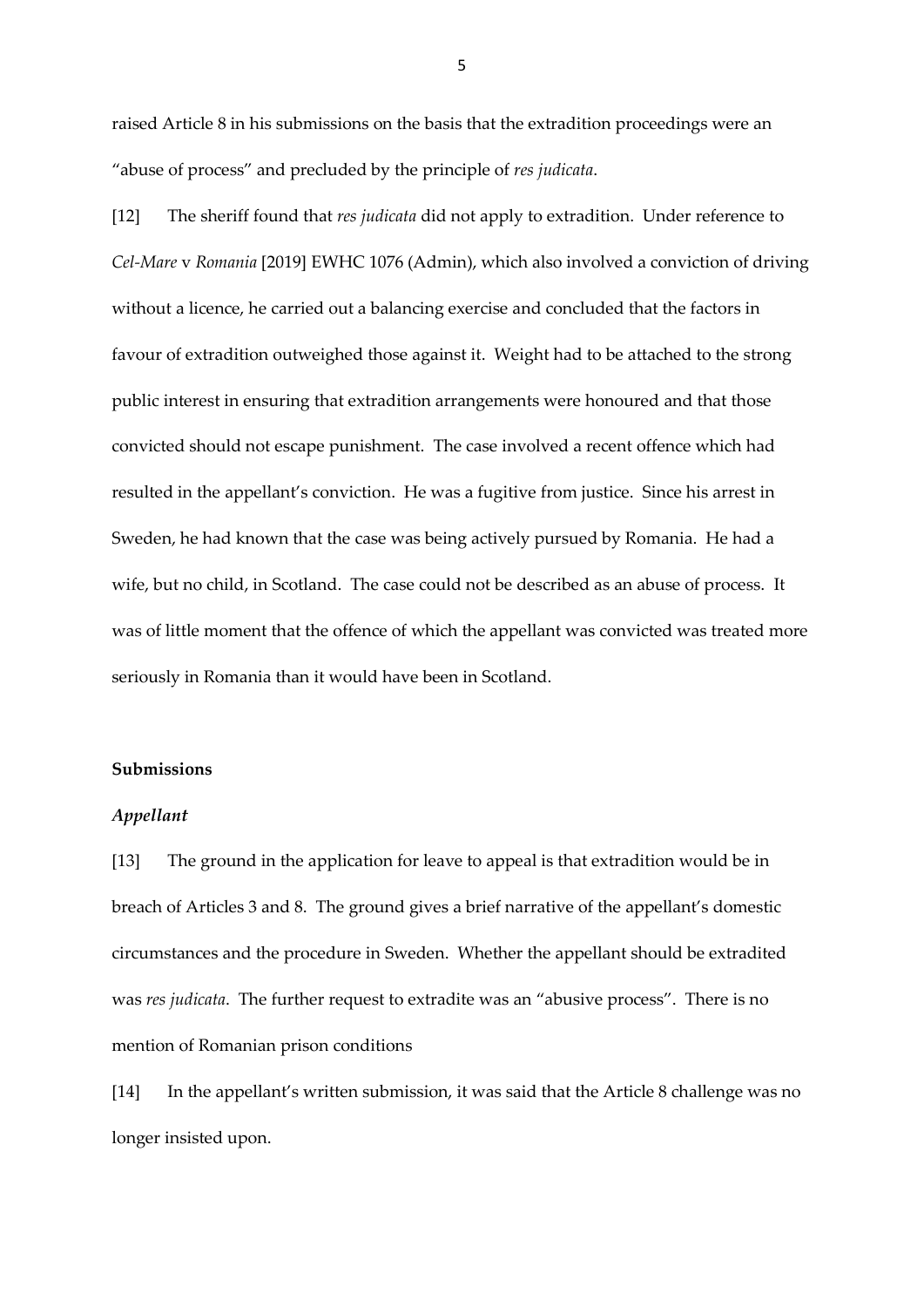[15] The appellant maintained, first, that the sheriff's refusal to adjourn the hearing had prevented the appellant from obtaining objective evidence of Romanian prison conditions. These conditions, according to "publicly available information", were notorious for being over-crowded, violent and below the standards to be expected of a Member State (Council of Europe : *"Report … 2018 (CPT/Inf (2019) 7)*). The assurance given meant that, excluding a bed and furniture, the appellant would have a space of less than 3m², which was the minimum requirement (C-128/18 *Proceedings concerning Dorobantu* at para 72). There were cogent reasons not to rely upon the assurances provided (*Rezmiveş* v *Romania* [2017] ECHR 378). Had the sheriff allowed expert evidence to be sought, he would have decided the question of the appellant's extradition differently. The appellant had now obtained an expert report on prison conditions in Romania and asked the court to have regard to it. [16] Secondly, as the Swedish court had already made a decision on extradition, any subsequent decision to extradite was barred by the plea of *res judicata*. The sheriff failed to take into account the principle of mutual recognition and high trust among Member States. *Res judicata* applied when there was duplication of the identity of parties, subject matter and a final decision. It was designed to protect litigants and the courts from second (or successive) actions which sought to re-litigate issues already decided and to prevent parties from raising proceedings for the same cause *ad infinitum*. The appellant and Romania were the opposing parties. The same parties and subject matter were before the Swedish court. The decision of the Swedish court was final.

[17] If *res judicata* did not apply in extradition proceedings then the concept of abuse of process did (*Auzins* v *Latvia* [2016] 4 WLR 75 at para 37). Requests originating from the same state, made to several other states, in relation to the same person and for exactly the same offence may amount to an abuse of process. To hold otherwise would curtail the right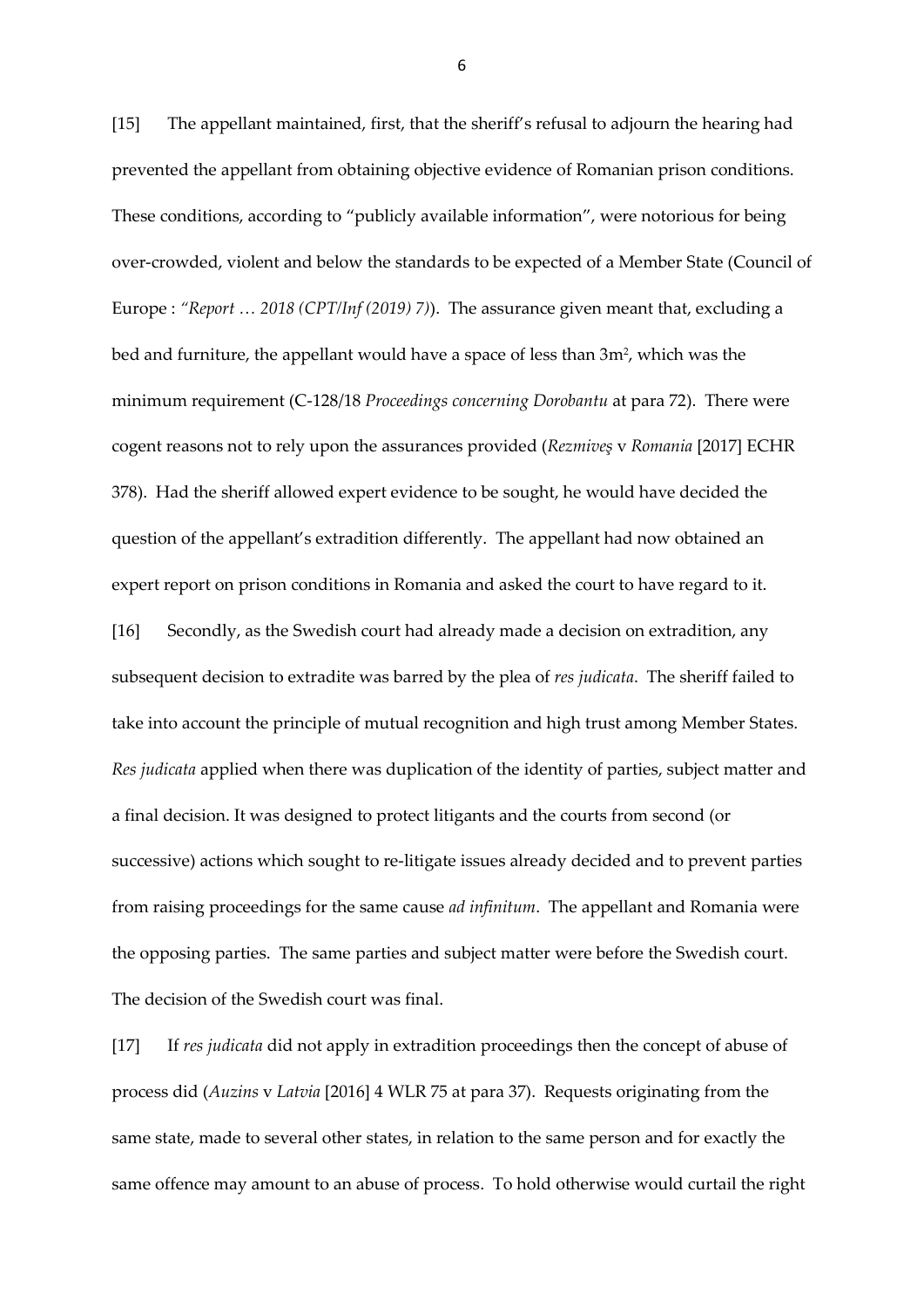of a national of a member state to exercise his freedom of movement as guaranteed by Article 21(1) of the Treaty on the Functioning of the EU. An appropriate balance had to be achieved (*Camaras* v *Romania* [2018] 1 WLR 1174 at paras 30-31)

### *Respondent*

[18] The respondent submitted that the appellant failed to demonstrate that there were arguable grounds of appeal. The Council of Europe report had been available, but not advanced, before the Sheriff. The appellant failed to meet the required test (s 27(4)(a)). The new material would not have resulted in the sheriff deciding the question differently. [19] The mere existence of evidence that there were deficiencies, which may be systemic or generalised, with respect to detention conditions in an issuing member state did not necessarily imply that, in a specific case, the individual concerned would be subject to inhuman or degrading treatment (*C-404/15PPU Criminal Proceedings against Aranyosi* [2016] QB 921 at para 93). In a prison estate which has been found to be generally non-compliant with Article 3, the requesting state could discharge its burden by giving an assurance that the circumstances in which the person will be detained carried no real risk of inhuman and degrading treatment (*Ivoskevicius* v *Lithuania* 2019 SCCR 225 at para [9]). Effective, reliable and unequivocal assurances provided an appropriate mechanism for the provision of Article 3 compliant conditions within a system of detention that was generally non compliant (*Ilia* v *Greece* [2015] EWHC 547 (Admin) at para. 38).

[20] The principle of mutual trust required that judicial authorities rely on assurances given by an issuing judicial authority, unless on clear and cogent evidence there are substantial grounds for believing that the appellant would face a real risk of being subjected to inhuman and degrading treatment (*Jane* v *Lithuania (No 2)* [2018] EWHC 2691 at para 9).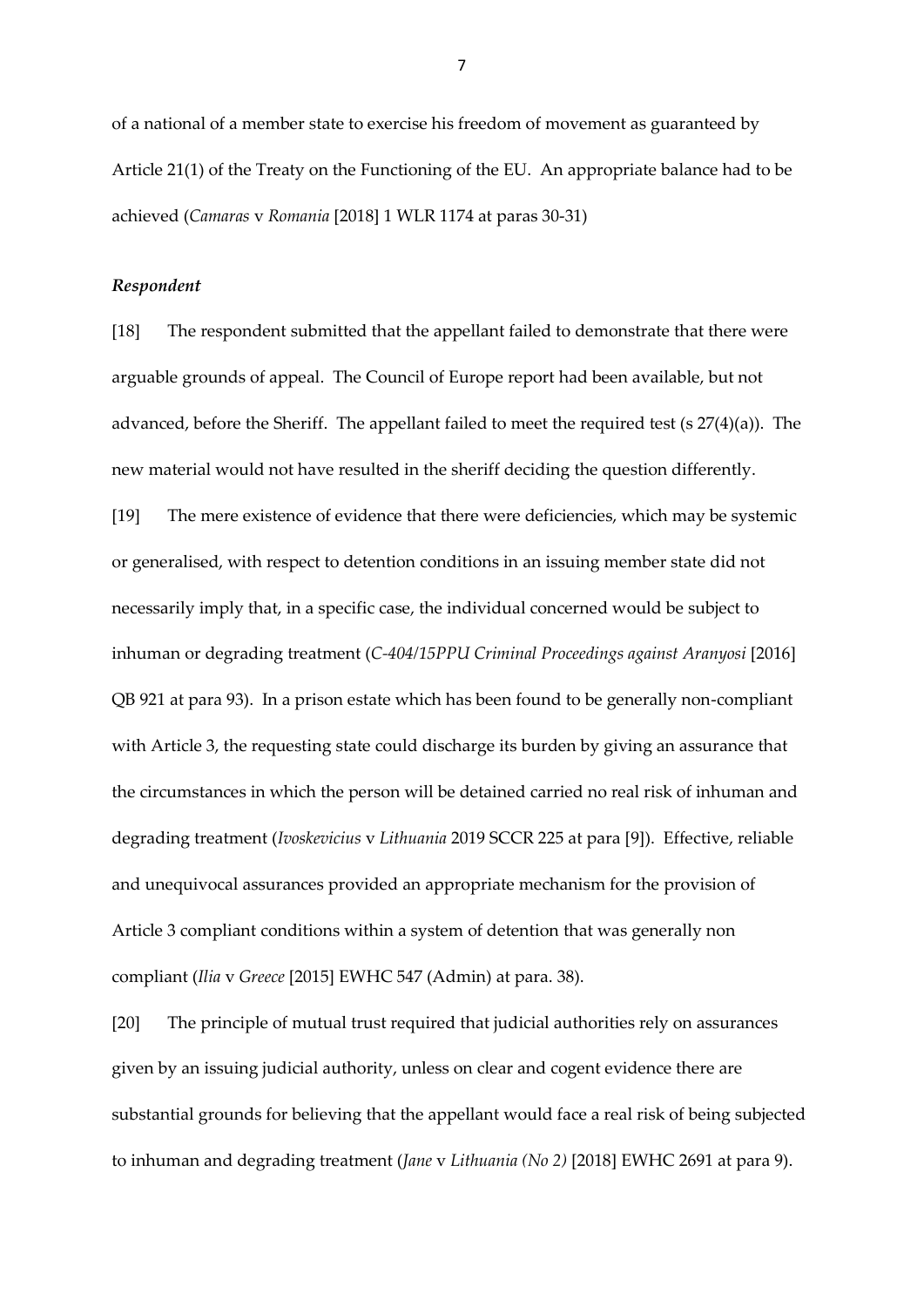The reference to the Council of Europe report was insufficient to call the assurances into question. The court ought to be satisfied that the assurance given in the letter of 13 August 2019 was effective, reliable and unequivocal.

[21] There was no *res judicata* in extradition proceedings (*Giese* v *United States of America*  [2018] 4 WLR 103 at para 24). The institution of a second set of extradition proceedings would not necessarily amount to an abuse of process. The exceptional plea of *res judicata* was a residual relief "where the contention is that the prosecutor or judicial authority has acted in bad faith, deliberately manipulating proceedings, undermining the statutory regime to the unfair prejudice of the defendant" (*Giese* at para [29]). The 2003 Act provided wide protections through the multiple bars to extradition. The appellant invoked the bar through Article 3 compatibility. Romania had directly addressed those concerns by providing an improved assurance.

#### **The Expert Report**

[22] The appellant produced a report from James McManus dated 25 March 2021, having been instructed on 1 March. Dr McManus has considerable experience of prison conditions throughout the world. He was, for some years, the UK member on the European Committee on the Prevention of Torture. Although he had not been to Romania, he had visited prisons in many of its neighbouring countries, which had similar problems. His report is derived from conversations with others and internet research. It covers many aspects of the conditions in Romanian prisons; explaining that the best source of detailed independent information is the 2019 Council of Europe report. Although not raised as grounds of complaint either before the sheriff or in the grounds of appeal, the report covers ill treatment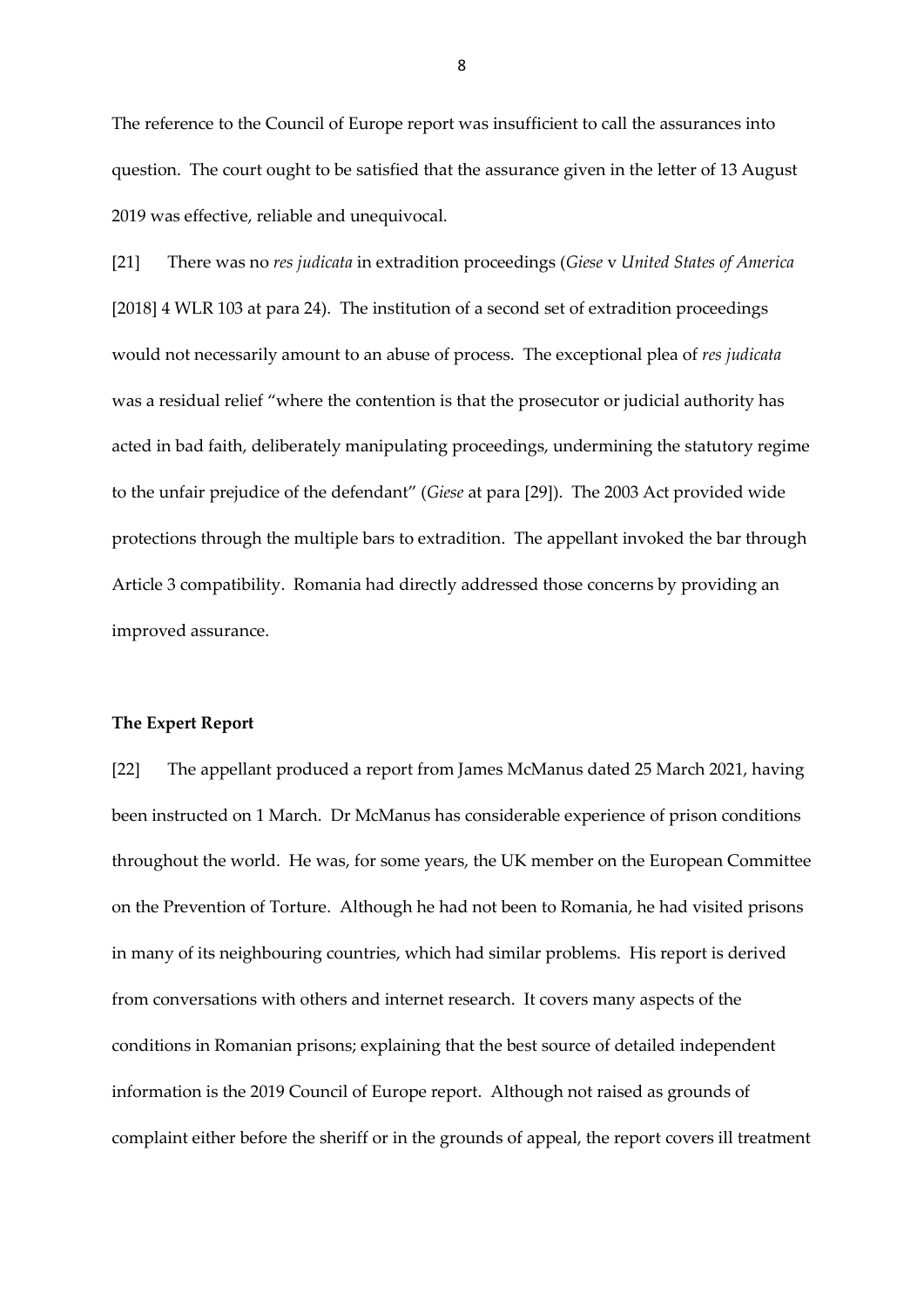by staff, inter prisoner violence, poor hygiene, inadequate food and a lack of medical facilities.

[23] Dr McManus's conclusion is that the Romanian prison system is one in "long term crisis" which, because of lack of resources, cannot be resolved in the immediate future. Improvements had been made but it was not able to guarantee the minimum European Court standard of 3m<sup>2</sup> space for all prisoners. Substantial compensation payments had been made to prisoners whose Article 3 rights had been breached. There would be particular difficulties with the quarantine prison (Bucharest-Rahova) to which the appellant would initially be sent. Only half of the cells there provided more than  $3m^2$ .

[24] With the added complication of the current pandemic, Dr McManus concluded that:

"it is not possible to have confidence that the country can comply with Art 3 should [the appellant] be extradited. His own situation, as a non-Romanian speaking, foreign national and Roma, heightens the risks he would face were he to be sent to Romania.

The Assurances given by the Romanian authorities would… prove very difficult to implement and almost impossible to monitor".

### **Decision**

#### *Article 3*

[25] There is no doubt that there are serious problems in the Romanian prison system, as there are in those of many other European countries. In *Rezmiveş* v *Romania* [2017] ECHR 378, the European Court of Human Rights adopted its pilot-judgment procedure in order to identify the structural problems which existed and to indicate measures which should be taken in order to address these. The procedure is also used to induce Romania to resolve, at a domestic level, the large numbers of individual cases arising from the structural problem (see paras 102 – 105). The Court had already issued a large number (150) of judgments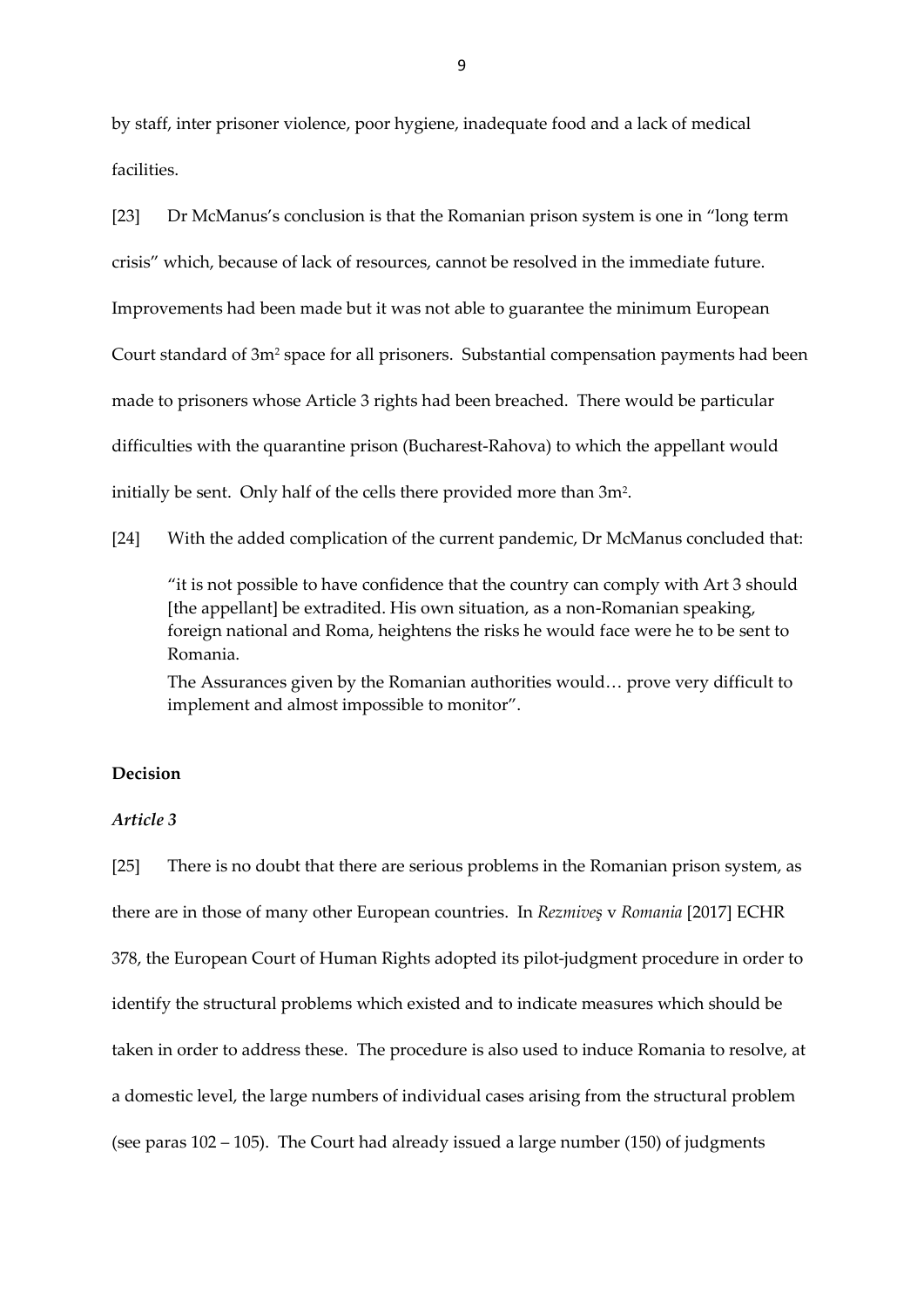which found violations relative to Romanian prison conditions. It had previously issued guidance to Romania in 2012. The Committee of Ministers had assessed the measures which Romania had adopted and concluded that there continued to be a worrying state of affairs, including overcrowding, in the majority of Romanian prisons. Although there had been improvements, the Court stated that further measures were required. These were steps to reduce overcrowding (para 115) and to provide adequate compensation for proven breaches (para 125). Romania was required to provide a timetable for the implementation of these measures.

[26] The import of *Rezmiveş* is reflected in Dr McManus's report. The court has no reason to doubt the general position in relation to Romanian prison conditions which Dr McManus describes. The difficulty which remains for the appellant is two-fold. First, the material which is contained in Dr McManus's report was available at the time of the hearing before the sheriff in the form both of *Rezmiveş* and the Council of Europe report. The sheriff was no doubt aware of the general conditions in Romanian prisons. Secondly, the existence of such conditions did not prevent the sheriff from accepting assurances from Romania that, in the particular case, the appellant would not be subject to inhuman or degrading treatment because, in his case, he would be accommodated in an Article 3 compliant space (C-128/18 *Proceedings concerning Dorobantu* [2020] 1 WLR 2485 at para 54).

[27] There is a presumption that Romania, as a contracting state, will abide by its assurances. Its general failures might influence the court's decision on whether to rely on these, but that would normally require to be tested by reference to previous compliance or non-compliance. Proof of substantial efforts to improve the system could be evidence of good faith and reliability (*Ivoskevicius* v *Lord Advocate* 2019 SCCR 225, LJC (Lady Dorrian), delivering the opinion of the court, at para [9] and adopting *Jane* v *Lithuania (No 1)* [2018]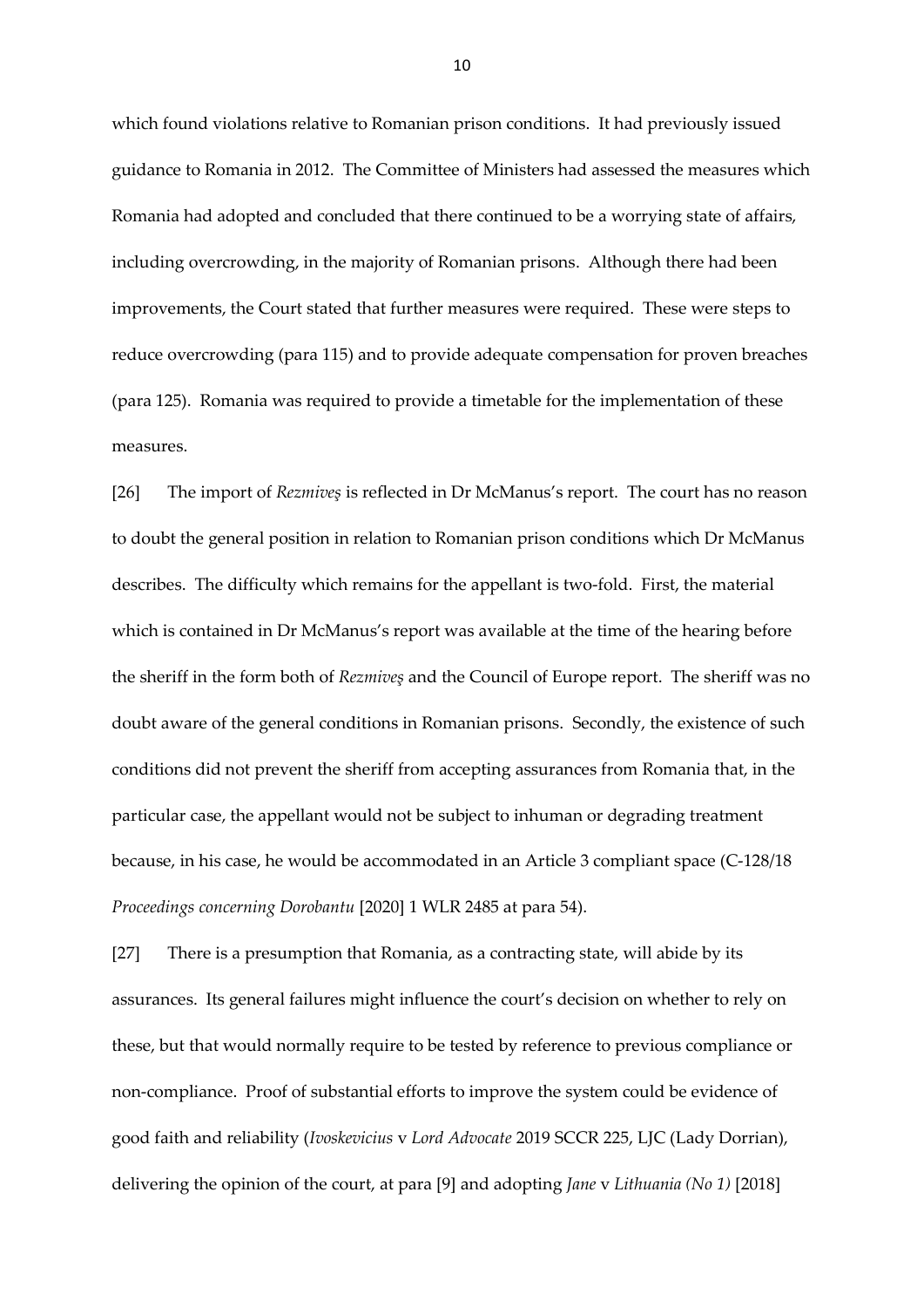EWHC 1122 (Admin) Hickinbottom LJ at paras 54-55). Although there were states which might be regarded with suspicion, "friendly foreign governments of states governed by the rule of law", which included members of the European Union, did not fall into that category (*Jane* v *Lithuania (No 2)* [2018] EWHC 2691 (Admin) Hickinbottom LJ at para 7, following *Giese* v *United States of America* [2018] 4 WLR 103, Lord Burnett LCJ at para 38). Where an assurance is given or endorsed by a judicial authority, it should, as an aspect of mutual trust between these authorities, be relied upon "at least in the absence of specific indications that the detention conditions in a particular detention centre" infringe the relevant protections (*C-220/18 PPU Criminal Proceedings against ML* [2019] 1 WLR 1052, at para 112).

[28] The judicial authorities in Romania have endorsed the assurances given in relation to the conditions in which the appellant will be kept. Although Dr McManus casts doubt on whether these assurances can be implemented and monitored, neither the sheriff nor this court have been provided with any specific basis upon which to doubt them in the appellant's case. Although some of the accommodation in Bucharest Rahova Prison is not Article 3 compliant, some of it is. After the quarantine there, the appellant is likely to be in open security conditions at Gãesti Prison. In these circumstances, given the requirement to rely on assurances about the conditions in which the appellant will be detained, in the absence of a reason not to do so (C-128/18 *Proceedings concerning Dorobantu* [2020] 1 WLR 2485 at para 54, following *Criminal Proceedings against ML* at para 111), an appeal based on Article 3 would be bound to fail.

#### *Res Judicata* **and Abuse of Process**

[29] The Extradition Act 2003 sets out a number of steps which the sheriff required to take when deciding whether or not to allow the extradition to proceed. One of these (s 11) is to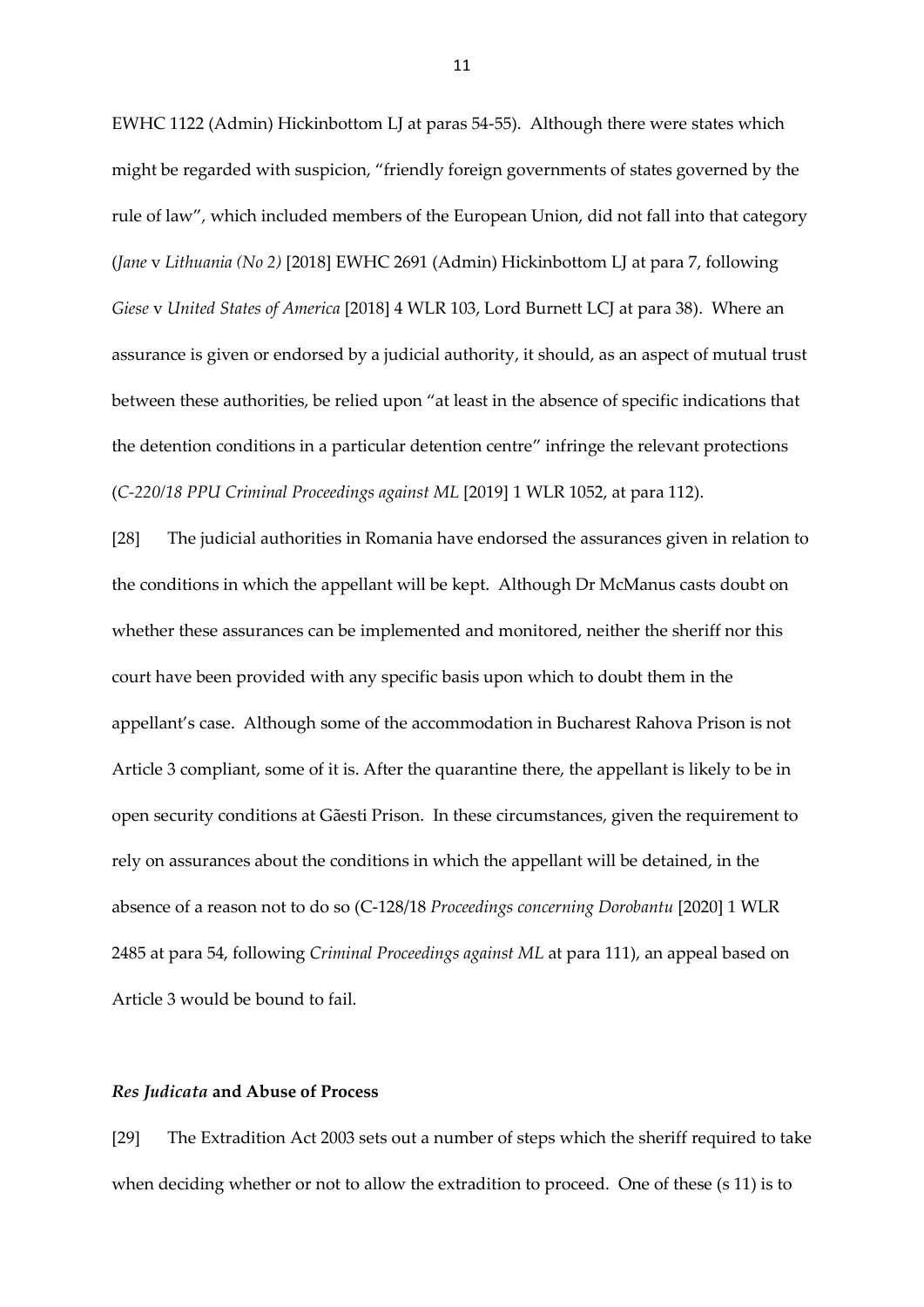consider whether there are any bars to extradition. It was accepted that none of these applied to the appellant's case. Having ascertained that the appellant had been convicted in absentia but would be entitled to a retrial or a review amounting to a retrial in the event of extradition (s 20), the sheriff had to decide whether the appellant's extradition would be compatible with his Convention rights (s 21).

[30] In *Auzins* v *Latvia* [2016] 4 WLR 802 (Admin), the appellant, who was living in England, had been arrested on an EAW during a visit to Scotland. The sheriff had declined to order the appellant's extradition because of the inability of the Latvian prison service to provide adequate facilities to treat what were serious medical conditions. The sheriff held that, in terms of section 25 of the 2003 Act, it would be "unjust or oppressive to extradite him". Three years later he was arrested on a new, but largely identical, EAW. By that time, the required facilities were in place. The judgment of the court in England (Burnett LJ, with whom Cranston J agreed) on the new application requires to be examined in some detail in order to determine whether the approach in England would be adopted in Scotland.

[31] Burnett LJ carried out (paras 24 *et seq*) a comprehensive review of the interaction of *res judicata*, issue estoppel and abuse of process in English civil and criminal law. *Humphrys* [1977] AC 1 had determined that issue estoppel had no place in the criminal law. Burnett LJ concluded (at para 36) that the same should apply in extradition proceedings. In doing so, he noted the terms of Article 3(2) of the Framework Decision 2002/584 and its reference to double jeopardy only in connection with decisions of member states to acquit or convict (*ne bis in idem*). He illustrated the problem by considering the situation in which extradition had been ordered in Scotland but the person had absconded to England. He would not be barred from rearguing his case "because of issue estoppel or some other aspect of *res judicata*". Due regard would be had to the decision in the other jurisdiction but Burnett LJ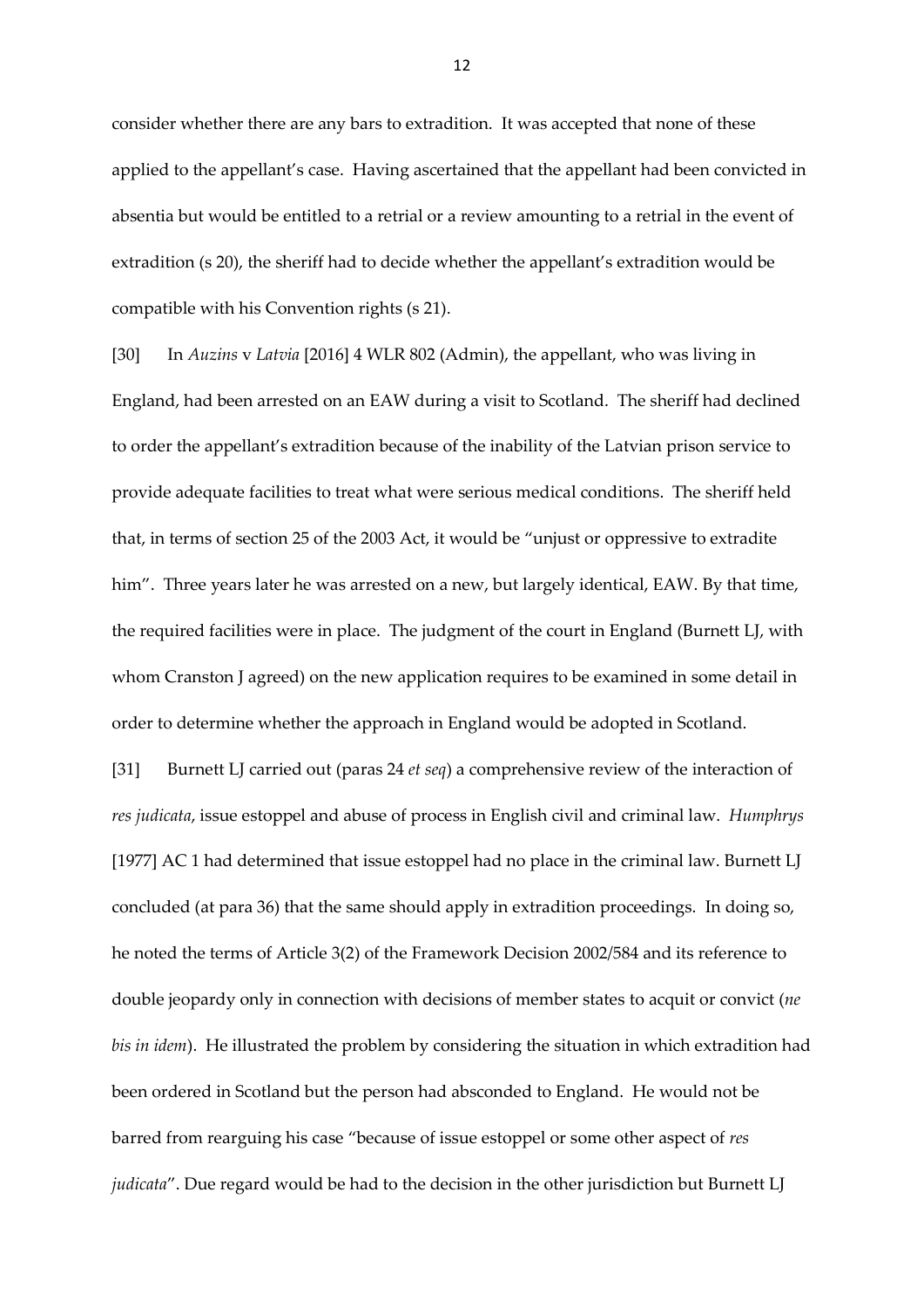did not "accept that an estoppel arising from the application of *res judicata* would be appropriate".

[32] There remained the "abuse of process" jurisdiction. The court described this (at para 44) as follows:

"The underlying purpose of the abuse jurisdiction in extradition cases is to protect the integrity of the statutory scheme of the 2003 Act and the integrity of the EAW system, as well as to protect a requested person from oppression and unfair prejudice… [I]t becomes an abuse of process to raise in subsequent proceedings matters that could have been dealt with in the earlier proceedings…".

The court observed (at para 46) that:

"circumstances relevant to a successful human rights argument may move on in a requesting state so that an extradition would no longer be barred on human rights grounds"

[33] In *Giese* v *United States* [2018] 4 WLR 103, Lord Burnett LCJ was to revisit his dicta in

*Auzins* in circumstances in which an earlier extradition request had been refused because of

inadequate assurances on a particular matter and the extraditing state re-applied once

adequate assurances had been obtained. Standing *Auzins*, the matter was examined in the

context of the English abuse of process jurisdiction. Lord Burnett said:

"32. The key… to cases where it is said that the requesting state failed in the first set of proceedings such that the second set are an abuse of process is to make 'a broad, merits-based judgement which takes account of the public and private interest involved and also takes account of all the facts of the case': see *Johnston* v *Gore Wood & Co* [2002] 2 AC 1 para 31 and *Arranz* v *Spain* [2016] EWHC 3029 (Admin) at [32]- [33]... Such a broad, merits-based judgment should take account of the fact that there is no doctrine of *res judicata* or issue estoppel in extradition proceedings.

33. Underlying extradition are important public interests in upholding the treaty obligations of the United Kingdom; of ensuring that those convicted of crimes abroad are returned to serve their sentences; of returning those suspected of crime for trial; and of avoiding the United Kingdom becoming (or being seen as) a safe haven for fugitives from justice. The 2003 Act provides wide protections to requested persons through the multiple bars to extradition, Parliament originally and through amendment, has enacted. There are likely to be few instances where a requested person fails to substantiate a bar but can succeed in an abuse argument".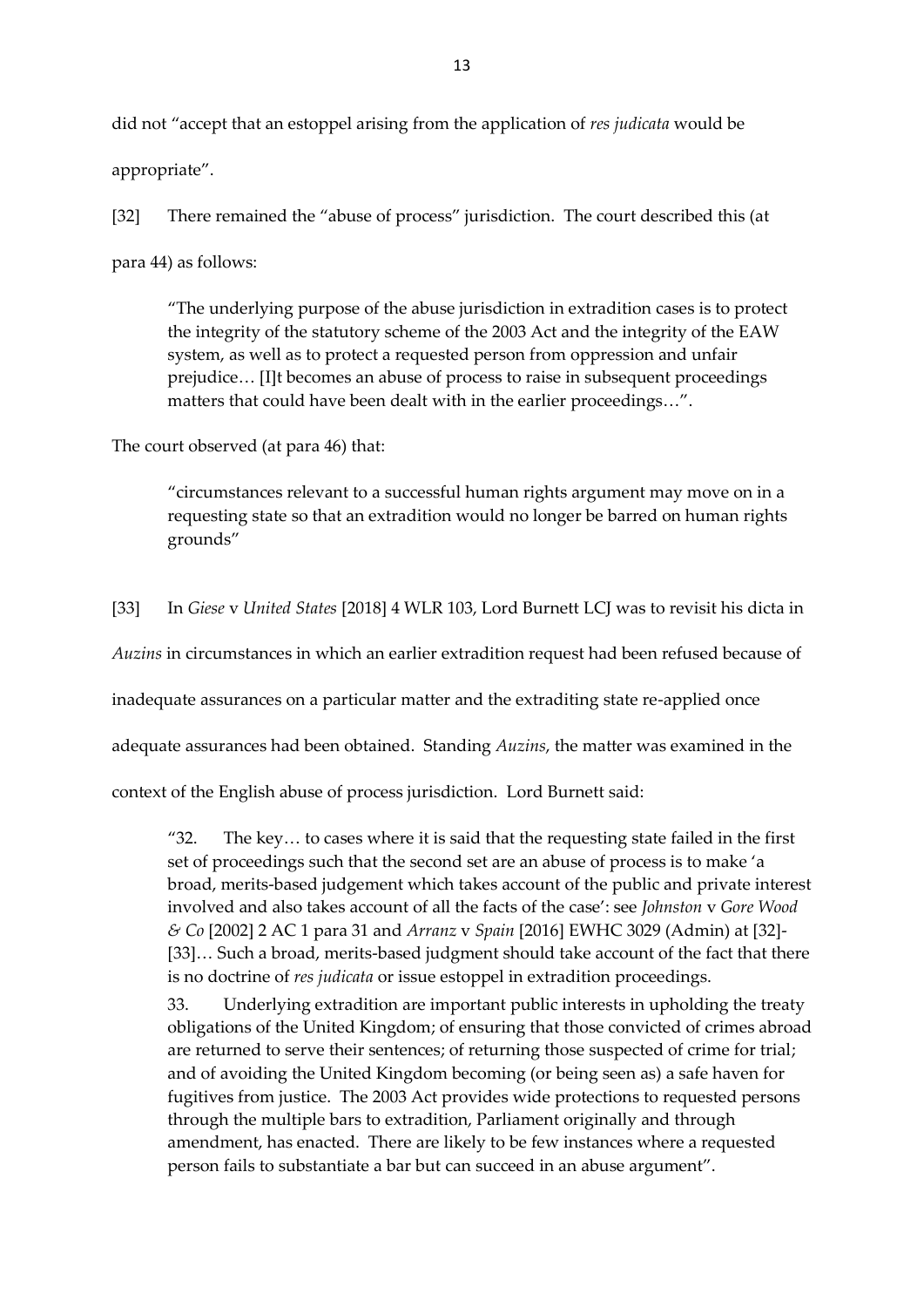[34] *Res judicata* does have a place in Scots criminal law. As it is put by Alison: *Practice* (at 615):

"The plea of *res judicata* is good to form a bar to a new trial, if it appears that the former one, whether it terminated in a conviction or acquittal, was bona fide raised and regularly gone through before a competent Judge, that it related to the offence which is now a second time brought *sub judice*, and if it proceeded though all its stages, to a sentence condemnatory or an acquittal".

[35] The same principle, which is essentially the prohibition on double jeopardy or the principle of *ne bis in idem*, would no doubt apply in England and Europe albeit not using the same generic description. *Res judicata* in a criminal process takes the form of a plea in bar of trial. It also applies more generally to decisions taken in the course of a criminal process where identical applications are made on the same grounds and relying on the same facts. In the latter case, it is unlikely to gain traction where, as in the case of the appellant, there has been a material change in circumstances which justify a different decision (eg *Stewart* v *HM Advocate* 1997 JC 217). This appears also to be the position in Sweden in relation to improved assurances (Case No O 6598-19, Supreme Court of Sweden 8 April 2010. In the case of acquittals after trial, the plea is now subject to the exceptions in the Double Jeopardy (Scotland) Act 2011.

[36] "Abuse of process" is not a term in general use in criminal proceedings (*Potts* v *Gibson* 2017 JC 194, LJG (Carloway), delivering the opinion of the court, at para [16]; *Jones* v *HM Advocate* 2010 JC 255, Lord Carloway at paras [75] and [86]). The appropriate categorisation is "oppression" which, rather like its English equivalent, will prohibit proceedings which, in the trial context, amount to an "affront to justice". Whether it can be established is a matter of facts and circumstances "including the Crown's conduct, the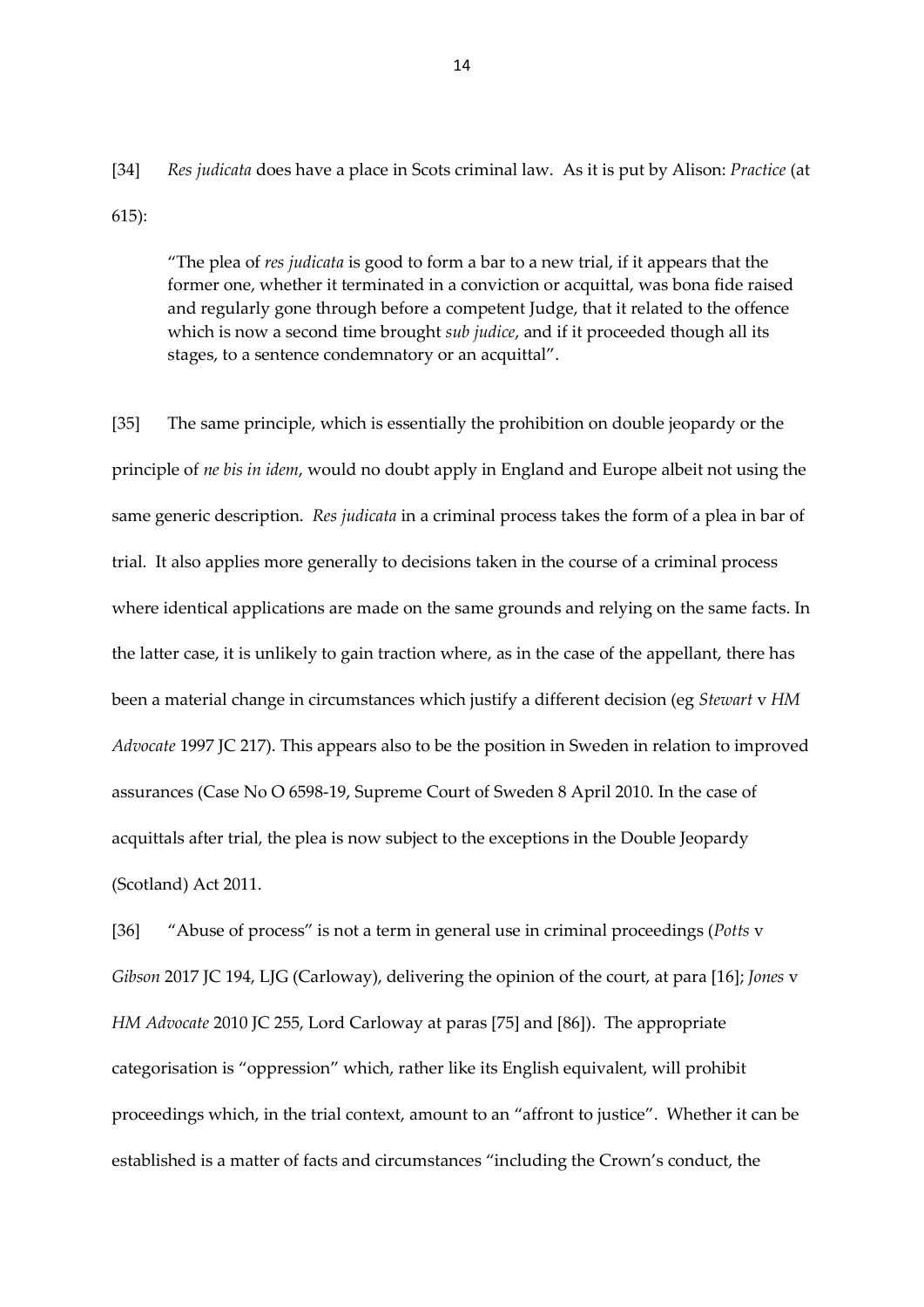seriousness of the charge and the public interest in securing that crime is prosecuted". In situations which are analogous to, but do not entirely fit with, those which would fall to be determined according to the principles of *res judicata*, it may be that a plea of oppression would be sustained.

[37] The plea of *res judicata* is not mentioned in the 2003 Act. As Lord Burnett explained in *Auzins*, the Framework Decision's reference to double jeopardy, as reflected in section 12 of the Act, is only in connection with decisions of member states to acquit or convict (*ne bis in idem*). However, as the Lord President (Cooper) described it in the civil context of *Grahame*  v *Secretary of State* 1951 JC 368 (at 387; adopted in *RG* v *Glasgow Council* 2020 SC 1 at para [27]):

"The plea is common to most legal systems, and is based upon considerations of public policy, equity and common sense, which will not tolerate that the same issue should be litigated repeatedly between the same parties on substantially the same basis".

[38] One of the features of the plea is that it prohibits the individual from having to defend or pursue matters repeatedly, when they have already been the subject of an earlier decision. Where it applies, it is likely to feature as a significant element if a person's Article 8 right to respect for his or her private life were to be pled in defence to an application for extradition. Such an application, where there has already been a refusal to extradite in the same or in another jurisdiction, on the same grounds and in the same circumstances may be regarded as disproportionate in Article 8 terms. Whether it is so or not would require an analysis of all the circumstances. In that event, the Article 8 determination is likely to subsume any arguments based upon an extra statutory plea of oppression such that a separate decision on the latter would neither be necessary nor would it be likely to succeed. In that respect the court agrees with the observations of Lord Burnett